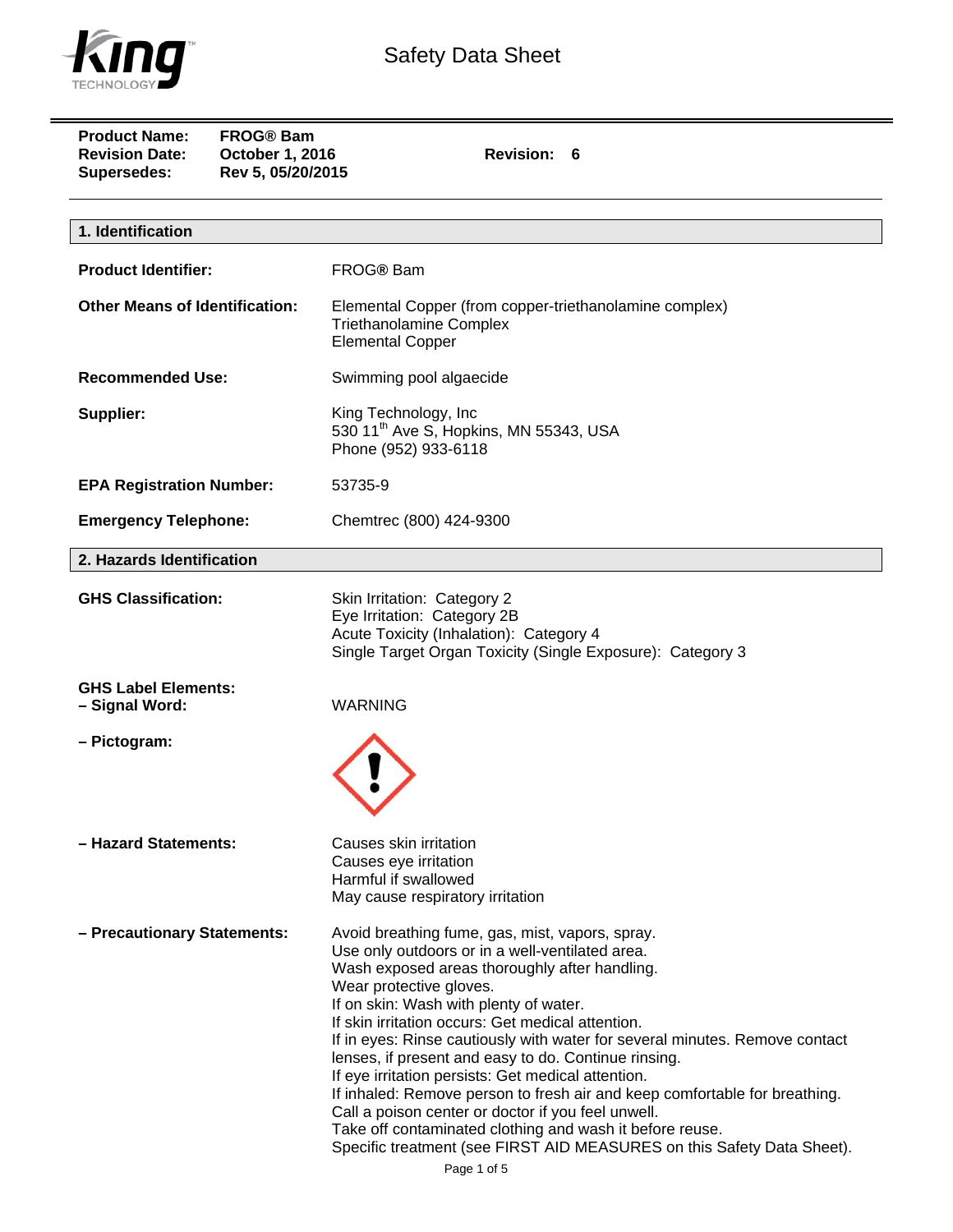

| <b>Product Name:</b><br><b>Revision Date:</b><br>Supersedes: | <b>FROG®</b> Bam<br><b>October 1, 2016</b><br>Rev 5, 05/20/2015 | Revision: 6                                                                                                                                                                                     |
|--------------------------------------------------------------|-----------------------------------------------------------------|-------------------------------------------------------------------------------------------------------------------------------------------------------------------------------------------------|
|                                                              |                                                                 | Store locked up in a well-ventilated place. Keep container tightly closed.<br>Dispose of contents and container in accordance with local, regional, national,<br>and international regulations. |
| <b>Unclassified Hazards:</b>                                 |                                                                 | None                                                                                                                                                                                            |
| Percentage of Ingredients with<br><b>Unknown Toxicity:</b>   |                                                                 | Zero                                                                                                                                                                                            |

| 3. Composition / Information on Ingredients  |          |                       |                        |
|----------------------------------------------|----------|-----------------------|------------------------|
| <b>Components</b><br><b>CAS</b>              | Weight % | <b>ACGIH-TLV Data</b> | <b>OSHA (PEL) Data</b> |
| Copper triethanolamine complex<br>82027-59-6 | 3.03     | NE                    | ΝE                     |

| 4. First-aid Measures                                        |                                                                                                                                                                                                                                                                                                                                                                                                               |
|--------------------------------------------------------------|---------------------------------------------------------------------------------------------------------------------------------------------------------------------------------------------------------------------------------------------------------------------------------------------------------------------------------------------------------------------------------------------------------------|
| Eye contact:                                                 | Hold eye open and rinse slowly and gently with water for 15-20 minutes.<br>Remove contact lenses, if present, after the first 5 minutes then continue<br>rinsing eye. Call a poison control center or doctor for treatment advice if<br>irritation persists.                                                                                                                                                  |
| <b>Skin contact:</b>                                         | Remove contaminated clothing. Rinse skin immediately with plenty of soap<br>and water for 15-20 minutes. Call a poison control center or doctor for<br>treatment advice.                                                                                                                                                                                                                                      |
| Inhalation:                                                  | Move person to fresh air. If person is not breathing call 911 or an ambulance,<br>then give artificial respiration, preferably by mouth-to-mouth if possible. Call a<br>poison control center or doctor for treatment advice.                                                                                                                                                                                 |
| Ingestion:                                                   | Call poison control center or doctor immediately for treatment advice. Have<br>person sip a glass of water if able to swallow. Do not induce vomiting unless<br>told to do so by the poison control center or doctor. Do not give anything by<br>mouth to an unconscious person. Have the product container or label with you<br>when calling a poison control center or doctor, or when going for treatment. |
| <b>Most Important Symptoms,</b><br><b>Acute and Delayed:</b> | Causes skin and eye irritation. Harmful if swallowed. May cause respiratory<br>irritation.                                                                                                                                                                                                                                                                                                                    |
| <b>Immediate Medical Attention</b><br><b>Required:</b>       | None needed. If skin or eye irritation occurs, or if you feel unwell, get medical<br>attention.                                                                                                                                                                                                                                                                                                               |
| 5. Fire-fighting Measures                                    |                                                                                                                                                                                                                                                                                                                                                                                                               |
| <b>Flash Point:</b>                                          | N/A                                                                                                                                                                                                                                                                                                                                                                                                           |
| <b>Suitable Extinguishing Media:</b>                         | Use media suitable for surrounding fires.                                                                                                                                                                                                                                                                                                                                                                     |
| <b>Specific Hazards Arising From</b><br>the Chemical:        | None known.                                                                                                                                                                                                                                                                                                                                                                                                   |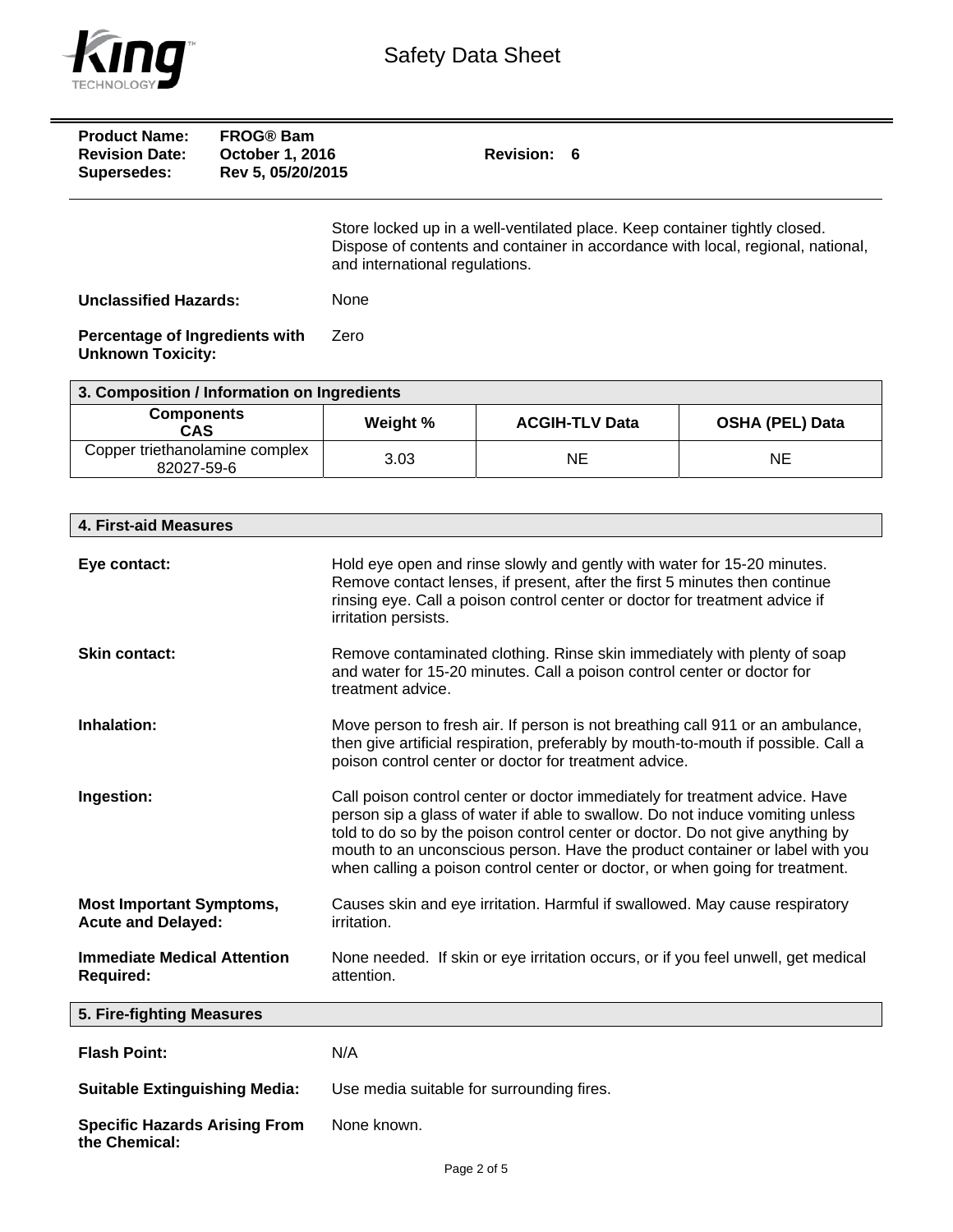

| <b>Product Name:</b><br><b>Revision Date:</b><br><b>Supersedes:</b>           | <b>FROG® Bam</b><br>October 1, 2016<br>Rev 5, 05/20/2015 | <b>Revision:</b><br>6                                                                                                                                                                                                                                    |
|-------------------------------------------------------------------------------|----------------------------------------------------------|----------------------------------------------------------------------------------------------------------------------------------------------------------------------------------------------------------------------------------------------------------|
| <b>Special Protective Equipment</b><br>and Precautions for Fire-<br>fighters: |                                                          | Fire fighters should wear self-contained breathing apparatus and full protective<br>clothing.                                                                                                                                                            |
| <b>6. Accidental Release Measures</b>                                         |                                                          |                                                                                                                                                                                                                                                          |
| <b>Personal Precautions:</b>                                                  |                                                          | Using appropriate protective clothing and safety equipment contain spilled<br>material with an absorbent material, such as sweeping compound. Sweep up<br>and dispose as waste in a suitable container.                                                  |
| <b>Methods for Cleaning Up:</b>                                               |                                                          | Dispose of according to local, state, and federal regulations.                                                                                                                                                                                           |
| 7. Handling and Storage                                                       |                                                          |                                                                                                                                                                                                                                                          |
| Handling:                                                                     |                                                          | Do not mix with other chemicals. Do not get in eyes, on skin, or on clothing.<br>Wear eye protection and protective clothing. Wash thoroughly after handling.                                                                                            |
| Storage:                                                                      |                                                          | Keep this product in original closed container when not in use. Store in clean,<br>dry area below 95°F. Do not contaminate water, food, or feed by storage,<br>disposal, or cleanup equipment. Average shelf life under proper conditions is 2<br>years. |
| 8. Exposure Controls / Personal Protection                                    |                                                          |                                                                                                                                                                                                                                                          |
| <b>Exposure Limits:</b>                                                       |                                                          | None assigned.                                                                                                                                                                                                                                           |
| <b>Appropriate Engineering</b><br><b>Controls:</b>                            |                                                          | Use in well ventilated areas.                                                                                                                                                                                                                            |
| Personal protective equipment:<br>- Respiratory protection:                   |                                                          | None required for normal use.                                                                                                                                                                                                                            |
| - Hand protection:                                                            |                                                          | Wear rubber gloves when handling this product. Avoid contact with skin.                                                                                                                                                                                  |
| - Eye protection:                                                             |                                                          | Wear goggles or safety glasses with side shields when handling this product.                                                                                                                                                                             |
| - Skin and body protection:                                                   |                                                          | Wear rubber gloves when handling this product. Avoid contact with skin.                                                                                                                                                                                  |
| <b>Hygiene measures:</b>                                                      |                                                          | Remove and wash contaminated clothing before reuse. Facilities storing or<br>utilizing this material should be equipped with an eyewash and safety shower.                                                                                               |

## **9. Physical and Chemical Properties**

| Appearance:              | Dark blue liquid |
|--------------------------|------------------|
| Odor:                    | <b>Odorless</b>  |
| <b>Odor threshold:</b>   | Not applicable   |
| Melting point / range:   | Not applicable   |
| Boiling point / range:   | Not applicable   |
| <b>Flash point:</b>      | Not applicable   |
| <b>Evaporation rate:</b> | Not available    |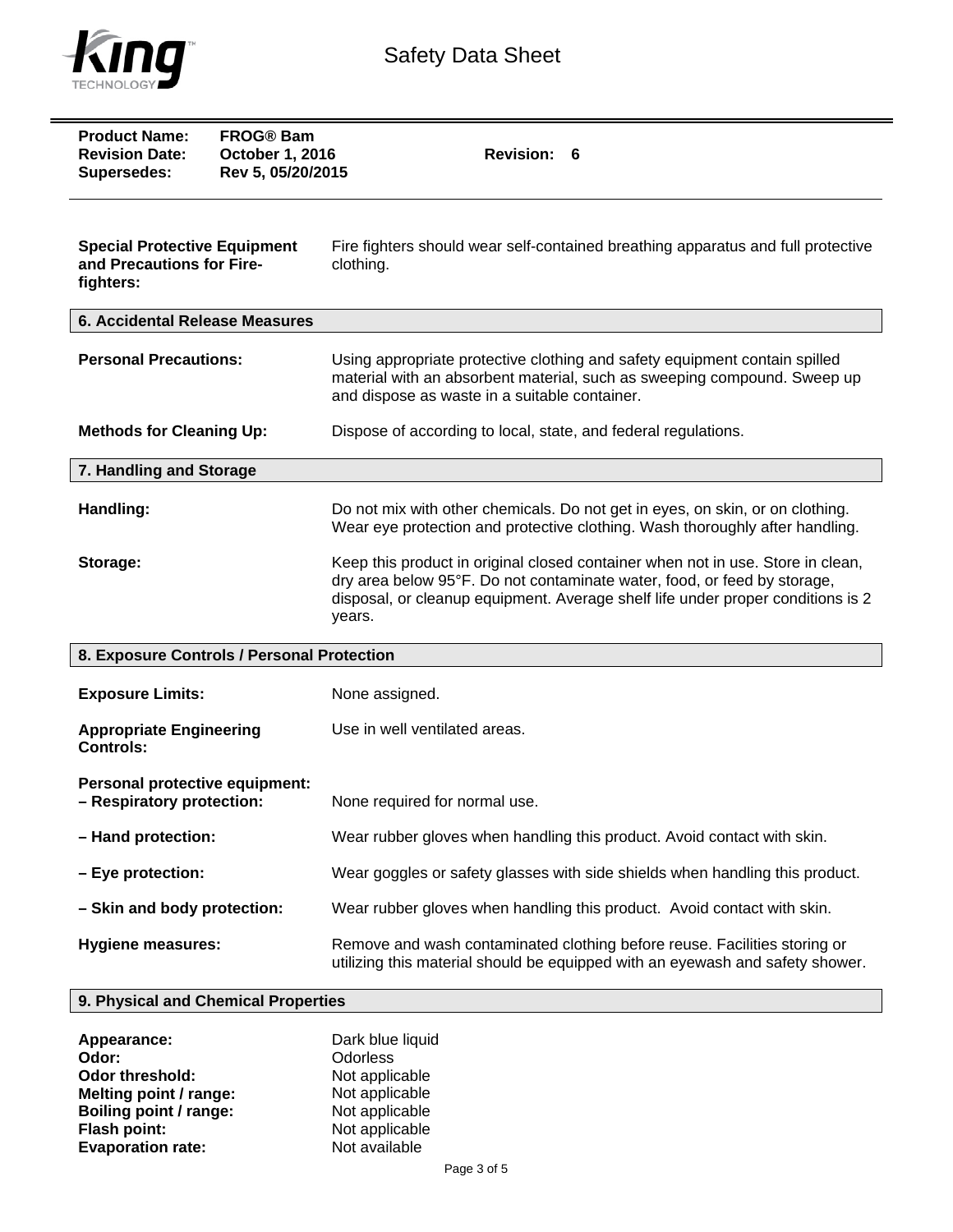

| <b>Product Name:</b><br><b>Revision Date:</b><br><b>Supersedes:</b>                                                                                                                                                                                                   | <b>FROG® Bam</b><br>October 1, 2016<br>Rev 5, 05/20/2015 | <b>Revision:</b><br>6                                                                                                                                                                                                                                                                                                       |
|-----------------------------------------------------------------------------------------------------------------------------------------------------------------------------------------------------------------------------------------------------------------------|----------------------------------------------------------|-----------------------------------------------------------------------------------------------------------------------------------------------------------------------------------------------------------------------------------------------------------------------------------------------------------------------------|
| <b>Flammability:</b><br>Vapor pressure:<br>Vapor density:<br>Solubility in water:<br>Specific gravity:<br>pH:<br><b>Flammability limits:</b><br><b>Partition coefficient:</b><br>Auto-ignition temperature:<br><b>Decomposition temperature:</b><br><b>Viscosity:</b> |                                                          | Not available<br>Not applicable<br>Not applicable<br>Soluble<br>1.06 g/mL (8.84 lb/gal)<br>9.1<br>Not available<br>Not available<br>Not available<br>Not available<br>Not available                                                                                                                                         |
| 10. Stability and Reactivity                                                                                                                                                                                                                                          |                                                          |                                                                                                                                                                                                                                                                                                                             |
| <b>Reactivity:</b>                                                                                                                                                                                                                                                    |                                                          | This product is not reactive under normal conditions.                                                                                                                                                                                                                                                                       |
| Stability:                                                                                                                                                                                                                                                            |                                                          | This product is stable under normal conditions.                                                                                                                                                                                                                                                                             |
| <b>Possibility of hazardous</b><br>reactions:                                                                                                                                                                                                                         |                                                          | Will not occur under normal conditions.                                                                                                                                                                                                                                                                                     |
| <b>Conditions to avoid:</b>                                                                                                                                                                                                                                           |                                                          | Do not use where pH of water is below 6. Copper chelate may dissociate and<br>release copper ions, which could be precipitated as insoluble copper salts.<br>Should not be applied when water temperature is below 60°F. Protect from<br>freezing.                                                                          |
| Incompatible materials:                                                                                                                                                                                                                                               |                                                          | None known                                                                                                                                                                                                                                                                                                                  |
| <b>Hazardous decomposition</b><br>products:                                                                                                                                                                                                                           |                                                          | None known                                                                                                                                                                                                                                                                                                                  |
| 11. Toxicological Information                                                                                                                                                                                                                                         |                                                          |                                                                                                                                                                                                                                                                                                                             |
| <b>Acute toxicity:</b><br>- Rat oral LD50:<br>- Rabbit dermal LD50:<br>- Eye irritation (rabbit):<br>Carcinogenicity:                                                                                                                                                 |                                                          | 1312 mg/kg Slightly toxic if swallowed.<br>>2.0 g/kg Considered to be a negligible irritant to skin.<br>Considered to be a moderate irritant<br>This product is not listed as a carcinogen by IARC.<br>This product is not listed as a carcinogen by NTP.<br>This product is not listed as a carcinogen by OSHA.            |
| 12. Ecological Information                                                                                                                                                                                                                                            |                                                          |                                                                                                                                                                                                                                                                                                                             |
|                                                                                                                                                                                                                                                                       |                                                          | No information available                                                                                                                                                                                                                                                                                                    |
| 13. Disposal Considerations                                                                                                                                                                                                                                           |                                                          |                                                                                                                                                                                                                                                                                                                             |
| <b>Waste disposal:</b>                                                                                                                                                                                                                                                |                                                          | If these wastes cannot be disposed of by use according to label instructions,<br>contact your State Pesticide or Environmental Control Agency, or the<br>Hazardous Waste representative at the nearest EPA Regional Office for<br>guidance. Do not contaminate water, food, or feed by storage, disposal, or<br>Page 4 of 5 |